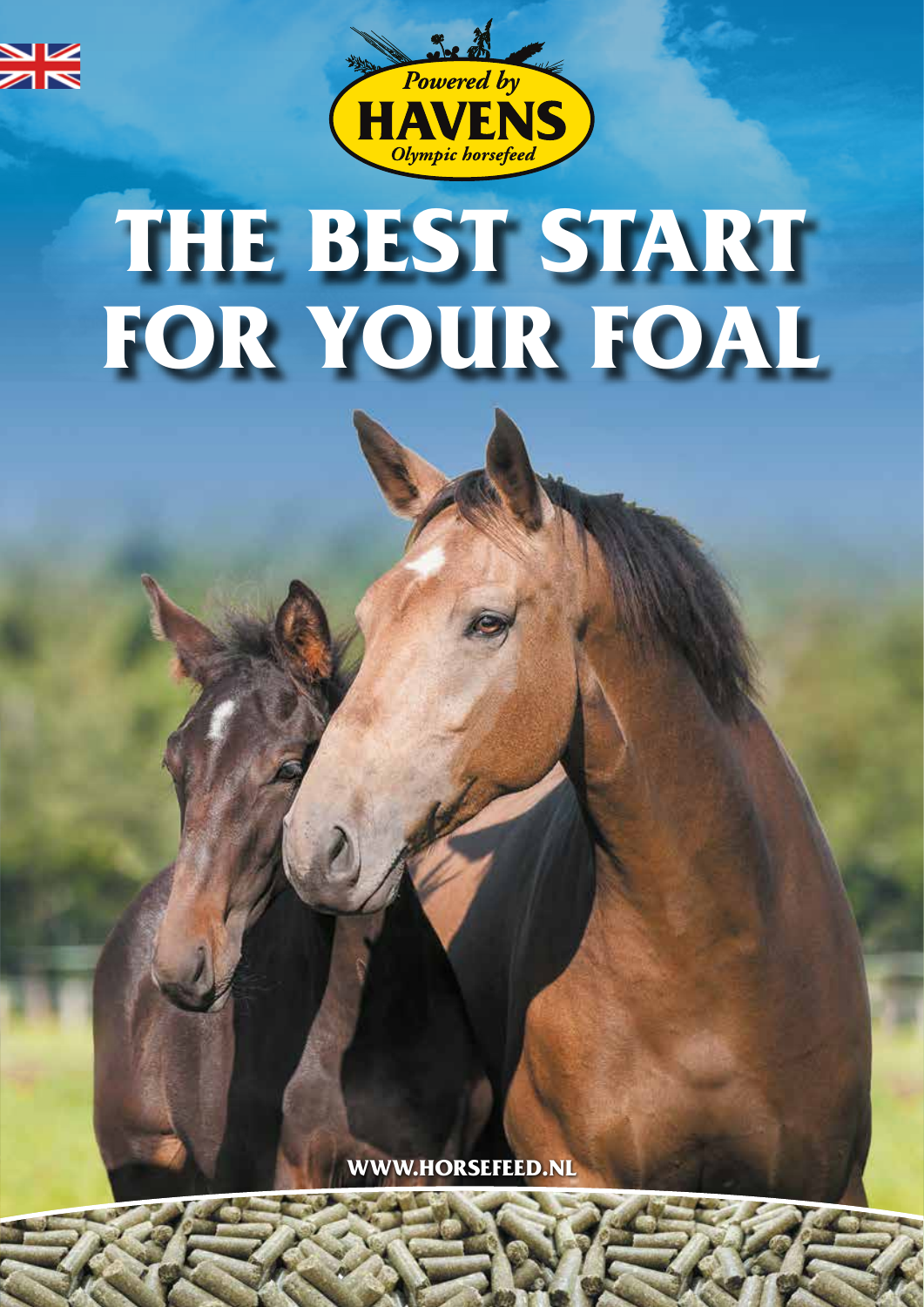## **Ferto-LAC 3**

*Broodmare Cubes*

#### **PRODUCT DESCRIPTION**

Gestating and lactating mares need nutrients not only for their own body, but also for the growing and developing foal. Ferto-LAC 3 special broodmare cubes are especially developed to support both mare and foal.

Ferto-LAC 3 is a unique and proven formula with high quality proteins, essential vitamins and minerals to meet the specific nutrient requirements of mares during last trimester of pregnancy and lactation.

- With Multi-Calcium-Complex, extra copper and additional amino acids to aid in proper bone growth and promote a balanced development of the foal.
- Increased energy and protein-level to support an optimal milk production.
- Only high quality ingredients used to make a tasty pellet (7 mm).
- Excellent value for money.



#### **FEEDING RECOMMENDATION FERTO-LAC 3 / DAY**

|                 | Period                                    |                                                    |                                     |                          |
|-----------------|-------------------------------------------|----------------------------------------------------|-------------------------------------|--------------------------|
| Bodyweight mare | Early pregnancy $1^{st}$ - $8^{th}$ month | Pregnancy 8 <sup>th</sup> - 11 <sup>th</sup> month | Lactation $1^{st}$ - $3^{rd}$ month | Lactation from 3rd month |
| 400 kg          | 1.0 - 2.5 kg                              | $1.5 - 3.0$ kg                                     | 2.0 - 4.0 kg                        | $1.0 - 3.0$ kg           |
| 600 kg          | $2.0 - 3.5$ kg                            | $3.0 - 4.5$ kg                                     | 4.0 - 6.0 kg                        | 2.5 - 4.5 kg             |

#### APPLICATION

- Feed a quantity that meets the needs of the horse.
- Divide the daily ration into at least 2 3 meals per day.
- Good quality forage and fresh drinking water must be available at all times.

• For feeding foals we recommend HAVENS Opti-GROW; a special feed designed to support an optimal growth of a foal in the first 18 months of its life.

#### **NUTRITIONAL VALUES / KG**

|               |                   | Ferto-LAC 3 Opti-GROW |                     | Ferto-LAC 3 Opti-GROW |                       |
|---------------|-------------------|-----------------------|---------------------|-----------------------|-----------------------|
| Energy (MJ)   | 12                | 13                    | Vit. B <sub>2</sub> | 6.3 <sub>mg</sub>     | 7.5 <sub>mg</sub>     |
| Carbohydrates | 53 %              | 52 %                  | Vit. B6             | $3.1 \text{ mg}$      | $4.3 \text{ mg}$      |
| Starch        | 28.5 %            | 32.5 %                | <b>Vit. B12</b>     | $25 \text{ m}$ cq     | 30 mcg                |
| Sugar         | 6.6%              | 8.4%                  | Panthothenic acid   | $12.2 \text{ mg}$     | 27.8 <sub>mg</sub>    |
| Crude fibre   | 8.5%              | 6.2%                  | Niacin              | $25 \text{ mg}$       | 52 mg                 |
| Dig. protein  | 10.9%             | 13.8 %                | <b>Folic acid</b>   | 5 <sub>mq</sub>       | 4.3 <sub>mg</sub>     |
| Crude protein | 14 %              | 16.3 %                | Cholin-chloride     | 190 mg                | $225$ mg              |
| Crude fat     | 3.9%              | 3.5%                  | Iron                | $270$ mg              | 240 mg                |
| Crude ash     | 8.2%              | 7.6%                  | Copper              | $30 \text{ mg}$       | $23 \text{ mg}$       |
| Calcium       | $12$ gr           | 11 gr                 | Zinc                | 200 mg                | 225 mg                |
| Phosphorous   | 6 gr              | $6.7$ gr              | Manganese           | $110 \text{ mg}$      | $110 \text{ mg}$      |
| Magnesium     | $2.5$ gr          | $2.2$ gr              | Cobalt              | 1.4 <sub>mg</sub>     | 1.6 <sub>mq</sub>     |
| Sodium        | 5 <sub>gr</sub>   | 4.3 gr                | lodine              | 1 <sub>mq</sub>       | $1.3 \text{ mg}$      |
| Potassium     | 12.2 gr           | 10.4 <sub>qr</sub>    | Selenium            | 450 mcg               | 500 mcg               |
| Vit. A        | 22,500 IE         | 22,300 IE             |                     |                       |                       |
| Vit. D-3      | 2,500 IE          | 3,500 IE              | Lysin               | 5.4q                  | 7.7q                  |
| Vit. E        | $250$ mg          | 340 mg                | Meth+cyst           | 5q                    | 6 <sub>g</sub>        |
| <b>Biotin</b> | $125 \text{ m}$   | 190 mcg               | Threonin            | 4.8q                  | 5.7 <sub>q</sub>      |
| Vit. K3       | 1.3 <sub>mq</sub> | 1.5 <sub>mq</sub>     | Tryptofan           | 1.7 <sub>g</sub>      | 1.9 <sub>g</sub>      |
| Vit. B1       | 3.8 <sub>mg</sub> | 4.5 <sub>mq</sub>     |                     |                       | Packaging: 25kg / bag |

#### **NO SALE WITHOUT X-RAYS**

The breeding of foals is an expensive business. Mare, stud fee, feed and care - together the costs can amount to large sums of money. That is exactly why you should not take any risk with the feed for the unborn foal, as during gestation your mare is laying the basis for OCD-free X-rays of the foal!

#### **FEEDING "THROUGH THE UMBILICAL CORD"**

Specific nutrients such as copper cannot be supplied to the foal through the milk but can only be provided through the umbilical cord. HAVENS Ferto-LAC 3 with MCC (Multi-Calcium-Complex) was especially developed to meet the specific nutritional needs of the mare. It contains an additional calcium- and copper-Complex and extra vitamins (Vit. A, E, Folic Acid etc.) for an optimal intake by the (unborn) foal.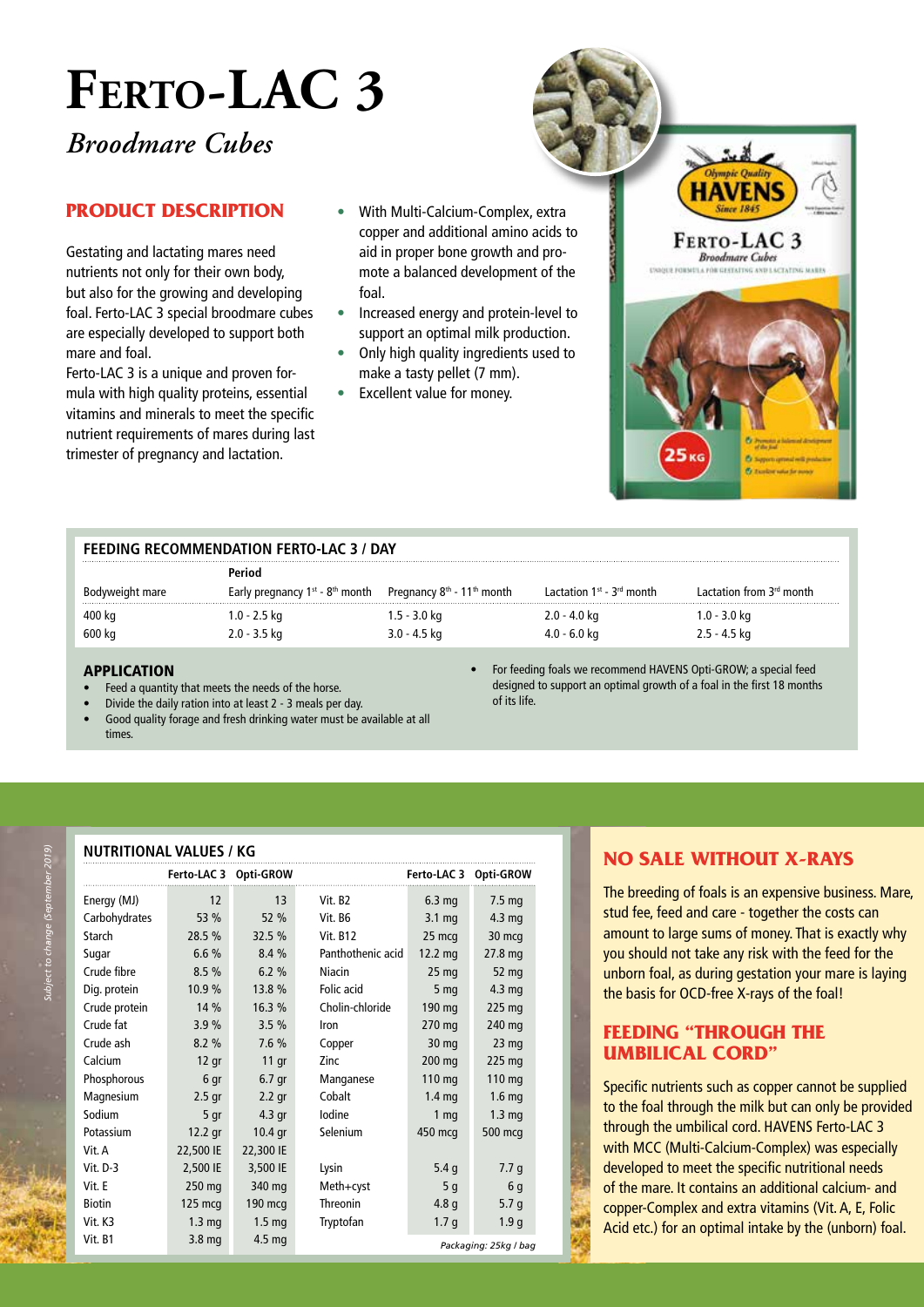### **Opti-GROW** *Foal Cubes*

#### **PRODUCT DESCRIPTION**

Especially during the first months of their life, foals go through a large growth and therefore need high-quality food to support an optimal development. After weaning, the missing mother milk must be replaced by a proper nutrition. Opti-GROW Foal Pellet is designed to support an optimal growth of a foal in the first 18 months of its life:

- Enriched with high-quality protein and milk powder.
- The Multi-Calcium-Complex and the additional amino acids support a balanced development of the foal's skeleton and muscle mass.
- The high palatability and the reduced diameter ensure an easy intake at a young age.

| FEEDING RECOMMENDATION OPTI-GROW / DAY |  |
|----------------------------------------|--|
|----------------------------------------|--|

|                               | Age                                    |                                      |                                                |
|-------------------------------|----------------------------------------|--------------------------------------|------------------------------------------------|
| Anticipated mature bodyweight | During weaning (6 <sup>th</sup> month) | Weaning until 12 <sup>th</sup> month | From $12^{\text{th}}$ - $18^{\text{th}}$ month |
| 200 kg                        | Feed up till 0.4 kg                    | 0.7 kg                               | 0.8 ka                                         |
| 400 kg                        | Feed up till 0.8 kg                    | 1.4 kg                               | 1.6 kg                                         |
| 600 kg                        | Feed up till 1.2 kg                    | 2.0 kg                               | 2.4 kg                                         |

#### APPLICATION

- Divide the daily ration into at least 2 3 meals per day.
- Good quality forage and fresh drinking water must be available at all times.
- Let the foal get used to Opti-GROW ahead of time for an easy ingestion while weaning.

**HAVEN** 

**OPTI-GROW** Foal Cuber

 $25<sub>kt</sub>$ 

• After reaching an age of 18 months, you can change the diet to Basis-Sportbrok or Draversbrok.